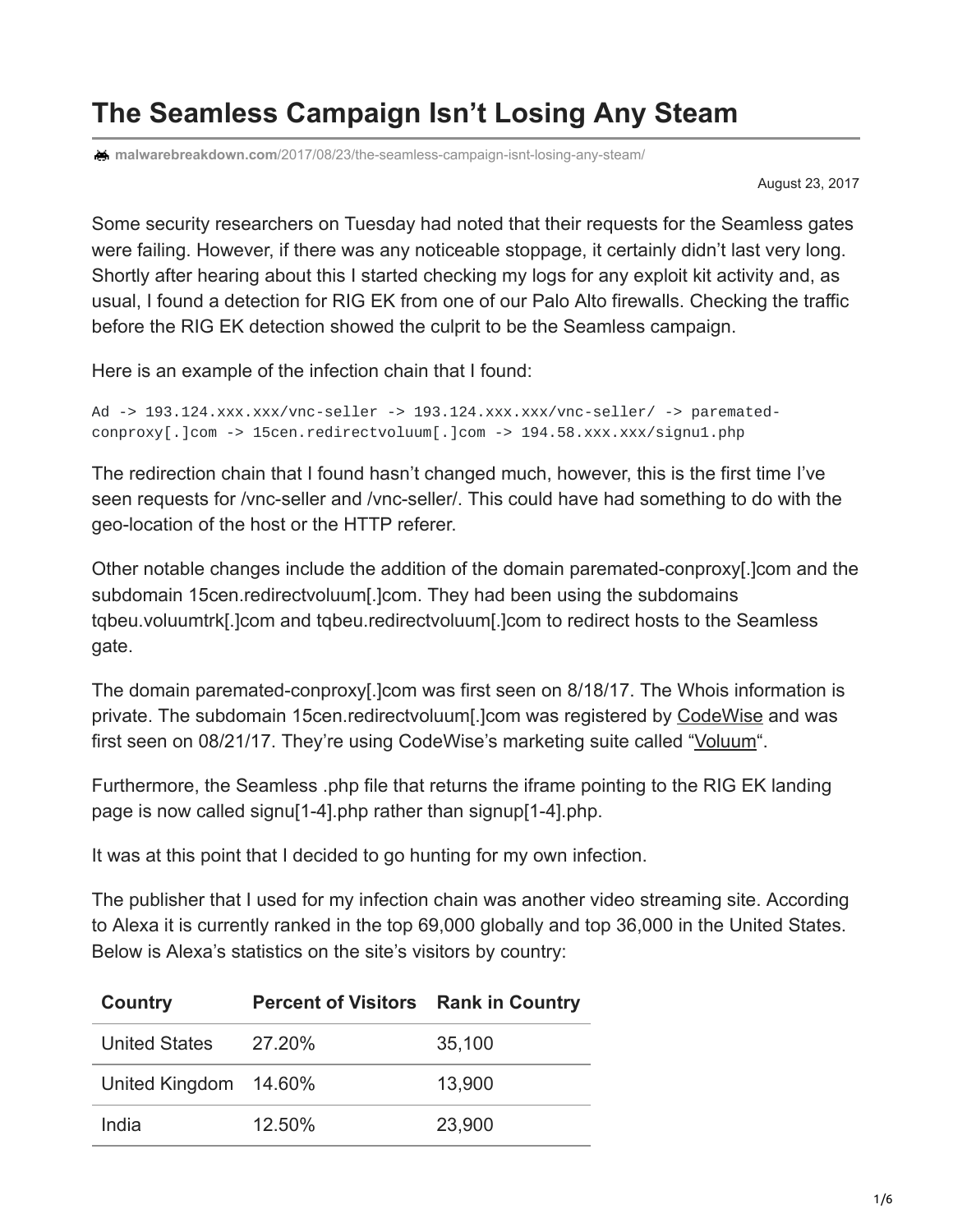| South Africa | 4.60%    | 7,500  |
|--------------|----------|--------|
| Australia    | $3.80\%$ | 19,100 |

Overall the site received roughly 340,000 visitors in the last 30 days.

Below is a flowchart from my infection:

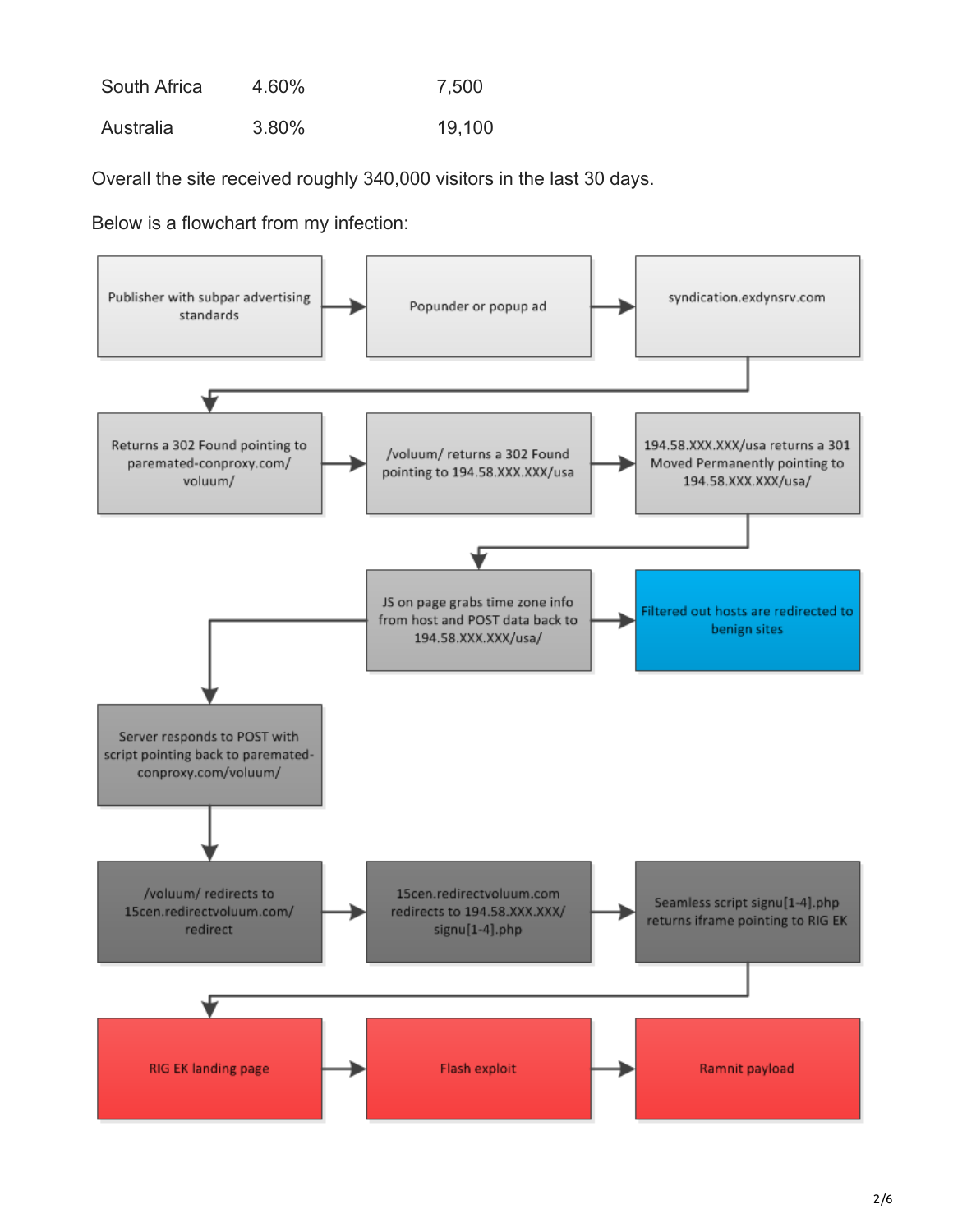Below is an image of the HTTP, DNS, and C2 traffic filtered in Wireshark:

| Destination IP        |     | Dat Port Host/Domain/Subdomain | Info.                                                                                                                                                                                                                     |
|-----------------------|-----|--------------------------------|---------------------------------------------------------------------------------------------------------------------------------------------------------------------------------------------------------------------------|
|                       | 80  |                                | GET / HTTP/1.1                                                                                                                                                                                                            |
|                       | DO. |                                | .html HTTP/1.1<br>GET AT                                                                                                                                                                                                  |
| 192.168.204.2 53      |     |                                | Standard query 0xcd9c A syndication.exdynsrv.com                                                                                                                                                                          |
| 192.168.204.142 58545 |     |                                | Standard query response OxcdDc A syndication.exdynsrv.com CNAME tk6if76q.abln.net A 64.111.199.222                                                                                                                        |
| 64.111.199.222 88     |     |                                | .html HTTP/1.1<br>syndication.exdynsrv.com GET /splash-zones-split.php?type=8&main_zone=2316865&fallback_zone=2316863&ref=                                                                                                |
| 192.168.204.2 53      |     |                                | Standard query 0x982f A paremated-conproxy.com                                                                                                                                                                            |
| 192.168.204.142 59354 |     |                                | Standard query response 0x982f A paremated-conproxy.com A 52.52.18.181 A 52.53.65.99                                                                                                                                      |
| 52.52.18.181 80       |     | parenated-conproxy.com         | GET /volum/<br><b>HTTP/1.1</b>                                                                                                                                                                                            |
| 194.55. 80            |     | 194.55.                        | GET /usa HTTP/1.1                                                                                                                                                                                                         |
| 194.58.               | -89 | 194.58.                        | GET /usa/ HTTP/1.1                                                                                                                                                                                                        |
| 192.168.204.2 53      |     |                                | Standard query 0x5421 A cdnjs.cloudflare.com                                                                                                                                                                              |
| 192.168.204.142 59511 |     |                                | Standard query response 0x5421 A cdnjs.cloudflare.com A 104.19.196.102 A 104.19.193.102 A 104.19.192.102 A 104.19.194.102 A 104.19.195.102                                                                                |
| 184.19.196.182 80     |     | cdnis.cloudflane.com           | 6ET /ajax/libs/istimezonedetect/1.0.6/istz.mln.is HTTP/1.1                                                                                                                                                                |
| 184.19.196.182 80     |     | cdnjs.cloudflare.com           | GET /ajax/libs/jquery/5.2.1/jquery.min.js HTTP/1.1                                                                                                                                                                        |
| 194.58. 80            |     | 194.58.                        | POST /usa/ HTTP/1.1 (application/x-www-form-unlencoded)                                                                                                                                                                   |
| 52.52.18.181 80       |     | paremated-conproxy.com         | GET /volum/<br>HTTP/1.1<br>22track=1                                                                                                                                                                                      |
| 192.168.204.2 53      |     |                                | Standard query 0xd981 A 15cen.redirectvoluum.com                                                                                                                                                                          |
| 192.168.204.142 65116 |     |                                | Standard query response 0xd981 A 15cen.redirectvoluum.com A 54.183.53.133 A 52.9.71.23                                                                                                                                    |
| 54.185.55.135 00      |     |                                | Arm=D3 HTTP/1.1                                                                                                                                                                                                           |
| 194.58.48.48 88       |     | 194.58.40.48                   | GET /signu4.php HTTP/1.1                                                                                                                                                                                                  |
| 188.225.74.81 80      |     | 188.225.74.81                  | SET /?Ptzc1NTMy@mano=VOVCwEUyOKgZmnY1YUAhB86r6jioBz0KZhZfU-BeMMARrJeMRuQz3V_1nb1kQPsig1TH6mI&aano=xX3QMvHBKXQDp3EKv_cT6N0MVHR6UCL2Y2dmrHWefjaefWkzrfFTF_3ozASQS66_dtdf3&wcrk=NTZ0NDI4NjQ= HTTP/1.1                        |
| 188.225.74.81 80      |     | 188.225.74.81                  | GET //HTPM4TV1&nanovyzV1UVF9CBEyvjULXmxL0g5TW RDZZwIR-pDVQrQ52F6km7RHdch1khtX623QnuIttXLkY5ABVnbv7VaSO-w@aanovxH1QHrTYbfkzFFYbfKPjfUKBIPNzHd8DbvVxZharVF5uxFDLGpbf1Fx7spV6dCFmEmvZvdLYHDweh1LN6Swklshop=HDcxHTQ2HDg= HTTP |
| 188.225.74.81 80      |     | 188.225.74.81                  | SET /?WTMAMDQx&pano=xXxQMxAYbRXQDS3Exv_cT6NBMxHkDLCL2Yudw=HVefjaflxkzrDFTF_3ozXATgS66_dtdf3UDV&mano=CwjkyGkgBwmY1ZUAHBB6r6jk5Bz0Kfh2fU-BeMMAkkr3eKRu221_1rbQkdMs1wx6L7VENjC8e&shop=HTYzMzgyCDE=HTTP/1.1                   |
| 192.168.204.2 53      |     |                                | Standard query 0xe54d A google.com                                                                                                                                                                                        |
| 192.168.204.142 64091 |     |                                | Standard query response @xeS4d A google.com A 172.217.5.78                                                                                                                                                                |
| 192.168.204.2 53      |     |                                | Standard query 0xe792 A h62yeey62tggshy.com                                                                                                                                                                               |
| 192.168.204.142 54905 |     |                                | Standard query response 0xe792 A h62yeey62tqgshy.com A 46.173.213.134                                                                                                                                                     |
| 46.173.213.134 443    |     |                                | 49903-443 [SYN] Seq=0 Win=8192 Len=0 MSS=1460 WS=4 SACK_PERM=1                                                                                                                                                            |
| 192.168.204.142 49905 |     |                                | 443-49985 [SYN, ACK] Seg=0 Ack=1 Win=64248 Len=8 PSS=1468                                                                                                                                                                 |
| 46.173.213.134 443    |     |                                | 49983+443 [ACK] Seg=1 Ack=1 Win=64240 Len=0                                                                                                                                                                               |
| 46.173.213.134 443    |     |                                | [TCP segment of a reassembled PDU]                                                                                                                                                                                        |
| 192.168.204.142 49903 |     |                                | 443-49903 [ACK] Seg=1 Ack=7 Win=64240 Len=0                                                                                                                                                                               |
| 46.173.213.134 443    |     |                                | [TCP segment of a reassembled PDU]                                                                                                                                                                                        |
| 192.168.204.142 49905 |     |                                | 445-49985 [ACK] Seq=1 Ack=82 Win=64248 Len=8                                                                                                                                                                              |
| 192.168.204.142 49903 |     |                                | [TCP segment of a reassembled PDU]                                                                                                                                                                                        |
| 46.173.213.134 443    |     |                                | [TCP segment of a reassembled PDU]                                                                                                                                                                                        |
| 192.168.204.142 49903 |     |                                | 443-49903 [ACK] Seq=8 Ack=88 Win=64240 Len=0                                                                                                                                                                              |
| 46.173.213.134 443    |     |                                | [TCP segment of a reassembled PDU]                                                                                                                                                                                        |
| 192.168.204.142 49985 |     |                                | 443-49983 [ACK] Seg=8 Ack=89 Win=64248 Len=8                                                                                                                                                                              |

The Ramnit payload was dropped and detonated in %Temp%. We then see the malware copy itself to a new folder in %LocalAppData% where it was then executed.

| $\underline{\Box} \Box$<br>Temp                                                                        |                                                                     |                    |                                |                                       |  |  |  |  |  |
|--------------------------------------------------------------------------------------------------------|---------------------------------------------------------------------|--------------------|--------------------------------|---------------------------------------|--|--|--|--|--|
| v Local Disk (C:) v Users v Win7 32bit v AppData v Local v Temp<br>$-5$<br>Search Temp<br>$\mathbf{p}$ |                                                                     |                    |                                |                                       |  |  |  |  |  |
| Include in library $\blacktriangledown$<br>Organize $\blacktriangledown$                               | New folder<br>Share with $\blacktriangledown$                       |                    |                                | 胆<br>$\circledcirc$<br>$\blacksquare$ |  |  |  |  |  |
| Favorites                                                                                              | Name                                                                | Date modified -    | Type                           | Size                                  |  |  |  |  |  |
| Desktop                                                                                                | 949ideuf.exe                                                        | 8/22/2017 11:29 PM | Application<br><b>TMP File</b> | 257 KB                                |  |  |  |  |  |
| Downloads                                                                                              | o32.tmp                                                             | 8/22/2017 11:29 PM |                                | 2 KB                                  |  |  |  |  |  |
| Recent Places<br>H                                                                                     | FXSAPIDebugLogFile.txt                                              | 9/19/2016 11:27 PM | <b>Text Document</b>           | 0 KB                                  |  |  |  |  |  |
| Libraries<br>Documents                                                                                 |                                                                     |                    |                                |                                       |  |  |  |  |  |
| mykemfpi                                                                                               |                                                                     |                    |                                | $\Box$ u $\overline{\mathbf{z}}$      |  |  |  |  |  |
|                                                                                                        | v Local Disk (C:) v Users v Win7 32bit v AppData v Local v mykemfpi | $-121$             | Search mykemfpi                | $\mathbf{P}$                          |  |  |  |  |  |
| Include in library $\blacktriangledown$<br>Organize $\blacktriangledown$                               | New folder<br>Share with $\blacktriangledown$                       |                    |                                | 胆<br>$\odot$<br>$\blacksquare$        |  |  |  |  |  |
| Favorites                                                                                              | Name -                                                              | Date modified      | Type                           | Size                                  |  |  |  |  |  |
| Desktop                                                                                                | ufyqwfyv.exe                                                        | 8/22/2017 11:29 PM | Application                    | 257 KB                                |  |  |  |  |  |
| Downloads<br>Recent Places<br>H                                                                        |                                                                     |                    |                                |                                       |  |  |  |  |  |
|                                                                                                        |                                                                     |                    |                                |                                       |  |  |  |  |  |
| Libraries                                                                                              |                                                                     |                    |                                |                                       |  |  |  |  |  |
| 걸<br>Documents                                                                                         | $\overline{\phantom{a}}$                                            |                    |                                |                                       |  |  |  |  |  |

Once the file is run from %LocalAppData% we see the first DNS query for Google.com. After successfully resolving Google.com comes the DNS query for the C2 domain h62yeey62tqgshy.com (resolves to 46.173.213.134). The infected host then initiated connections to the C2 server via TCP port 443.

During this same time, you see two more copies of the malware being dropped back into %Temp% as well as Ramnit's .log files being created in various locations like %LocalAppData% and %ProgramData%: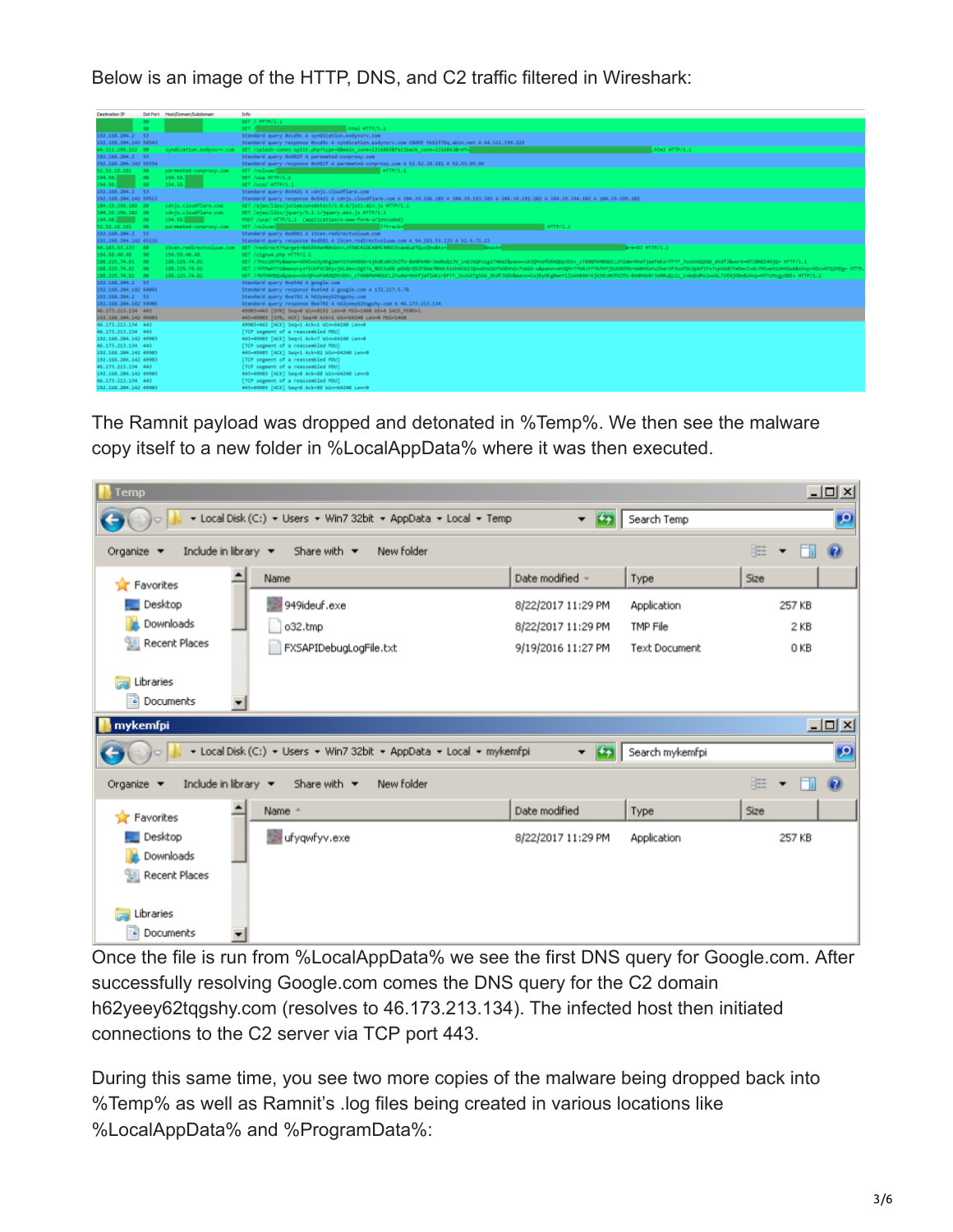| <b>Temp</b>                                                               |                                                                             |                                          |                                                           |                    |                      |      |                                       | $\Box$ u $\times$         |
|---------------------------------------------------------------------------|-----------------------------------------------------------------------------|------------------------------------------|-----------------------------------------------------------|--------------------|----------------------|------|---------------------------------------|---------------------------|
|                                                                           | ▼ Local Disk (C;) ▼ Users ▼ Win7 32bit ▼ AppData ▼ Local ▼ Temp             |                                          |                                                           | <b>B</b><br>▼      | Search Temp          |      |                                       | $\vert \mathcal{P} \vert$ |
| Organize $\blacktriangledown$<br>Include in library $\blacktriangleright$ |                                                                             | 睚                                        | $\Box$<br>$\overline{\phantom{a}}$                        | 0                  |                      |      |                                       |                           |
| <b>Downloads</b>                                                          | Date modified                                                               |                                          | Type                                                      | Size               |                      |      |                                       |                           |
| 99<br><b>Recent Places</b>                                                | 949ideuf.exe                                                                |                                          | 8/22/2017 11:29 PM                                        |                    | Application          |      | 257 KB                                |                           |
|                                                                           |                                                                             |                                          |                                                           |                    |                      |      |                                       |                           |
| Libraries                                                                 | ebgyhrfc.exe                                                                |                                          |                                                           | 8/22/2017 11:29 PM | Application          |      | 257 KB                                |                           |
| E<br>Documents                                                            | FXSAPIDebugLogFile.txt                                                      |                                          |                                                           | 9/19/2016 11:27 PM | <b>Text Document</b> |      | 0 KB                                  |                           |
| Music                                                                     | Ihxocmtw.exe                                                                |                                          |                                                           | 8/22/2017 11:29 PM | Application          |      | 257 KB                                |                           |
| Pictures                                                                  |                                                                             |                                          |                                                           |                    |                      |      |                                       |                           |
| <u>H</u> Videos                                                           | ▼                                                                           |                                          |                                                           |                    |                      |      |                                       |                           |
| Local                                                                     |                                                                             |                                          |                                                           |                    | $-10X$               |      |                                       |                           |
|                                                                           | - Local Disk (C:) - Users - Win7 32bit - AppData - Local -                  |                                          | - Cha Search Local                                        |                    | p                    |      |                                       |                           |
| Indude in library<br>Organize =                                           | New folder<br>Share with *                                                  |                                          |                                                           | 医                  |                      |      |                                       |                           |
| <b>Sig</b> Favorites                                                      | Name                                                                        | Date modified                            | Туре                                                      | Size               |                      |      |                                       |                           |
| <b>Desktop</b>                                                            | <b>Apps</b>                                                                 | 9/19/2016 11:42 PM                       | File folder                                               |                    |                      |      |                                       |                           |
| <b>Downloads</b>                                                          | Deployment                                                                  | 9/19/2016 11:45 PM                       | File folder                                               |                    |                      |      |                                       |                           |
| <b>Recent Places</b>                                                      | <b>III</b> Google                                                           | 9/20/2016 1:06 AM                        | File folder                                               |                    |                      |      |                                       |                           |
| Libraries                                                                 | Microsoft                                                                   | 12/9/2016 6:35 PM                        | File folder                                               |                    |                      |      |                                       |                           |
| Documents                                                                 | <b>Mozilla</b><br>mykemfpi                                                  | 9/20/2016 12:33 AM<br>8/22/2017 11:29 PM | File folder                                               |                    |                      |      |                                       |                           |
| <sup>1</sup> Music                                                        | <b>E</b> Temp                                                               | 8/23/2017 2:00 AM                        | File folder<br>File folder                                |                    |                      |      |                                       |                           |
| Fictures<br><b>H</b> Videos                                               | GDIPFONTCACHEV1.DAT                                                         | 9/19/2016 11:42 PM                       | DAT File<br>57 KB                                         |                    |                      |      |                                       |                           |
|                                                                           | loonCache.db                                                                | 8/22/2017 1:49 AM                        | Data Base File                                            | 951 KB             |                      |      |                                       |                           |
| <b>L</b> Computer                                                         | indxvgo.log                                                                 |                                          | <b>Text Document</b><br>018                               |                    |                      |      |                                       |                           |
|                                                                           | kfkstilu.log                                                                | 8/22/2017 11:30 PM                       | 018<br><b>Text Document</b>                               |                    |                      |      |                                       |                           |
| <b>Car Network</b>                                                        | kgfvowyl.log                                                                | 8/23/2017 2:01 AM                        | 1 KB<br><b>Text Document</b>                              |                    |                      |      |                                       |                           |
|                                                                           | hijhtgi.log                                                                 | 8/22/2017 11:30 PM                       | 344 KB<br>Text Document<br><b>Text Document</b><br>106 KB |                    |                      |      |                                       |                           |
|                                                                           | gsbalgmo.log<br>siwhacgi.log                                                | 8/23/2017 1:52 AM<br>8/22/2017 11:31 PM  | <b>Text Document</b><br>$1$ KB                            |                    |                      |      |                                       |                           |
|                                                                           | toogtohy.log                                                                | 8/22/2017 11:30 PM                       | <b>Text Document</b>                                      | 218KB              |                      |      |                                       |                           |
|                                                                           | ydwijfo.log<br>8/23/2017 1:57 AM                                            |                                          | <b>Text Document</b>                                      | 118                |                      |      |                                       |                           |
|                                                                           |                                                                             |                                          |                                                           |                    |                      |      |                                       |                           |
| 17 items                                                                  |                                                                             |                                          |                                                           |                    |                      |      |                                       |                           |
| ProgramData                                                               |                                                                             |                                          |                                                           |                    |                      |      |                                       | $-12X$                    |
|                                                                           | ▼ Computer ▼ Local Disk (C:) ▼ ProgramData ▼                                |                                          |                                                           | $\mathbf{r}$<br>▼  | Search ProgramData   |      |                                       | $\mathbf{p}$              |
| Organize $\blacktriangledown$                                             | Include in library $\blacktriangleright$<br>Share with $\blacktriangledown$ | New folder                               |                                                           |                    |                      |      | $\mathbb{H}$ $\bullet$ $\Box$ $\odot$ |                           |
| Documents                                                                 | ∸<br>Name +                                                                 |                                          | Date modified                                             |                    | Type                 | Size |                                       |                           |
| Music                                                                     |                                                                             |                                          |                                                           |                    |                      |      |                                       |                           |
| Pictures                                                                  | Microsoft                                                                   |                                          | 4/10/2017 12:09 AM                                        |                    | File folder          |      |                                       |                           |
| Oracle<br>Videos                                                          |                                                                             |                                          | 4/9/2017 11:58 PM                                         |                    | File folder          |      |                                       |                           |
|                                                                           | cdprsxjy.log                                                                |                                          | 8/22/2017 11:30 PM                                        |                    | <b>Text Document</b> |      | 1 KB                                  |                           |
| <b>I Computer</b>                                                         |                                                                             |                                          |                                                           |                    |                      |      |                                       |                           |
| <b>C</b> u Network                                                        | ▼                                                                           |                                          |                                                           |                    |                      |      |                                       |                           |

This same beaconing pattern with Google.com and the C2 repeats itself over and over again: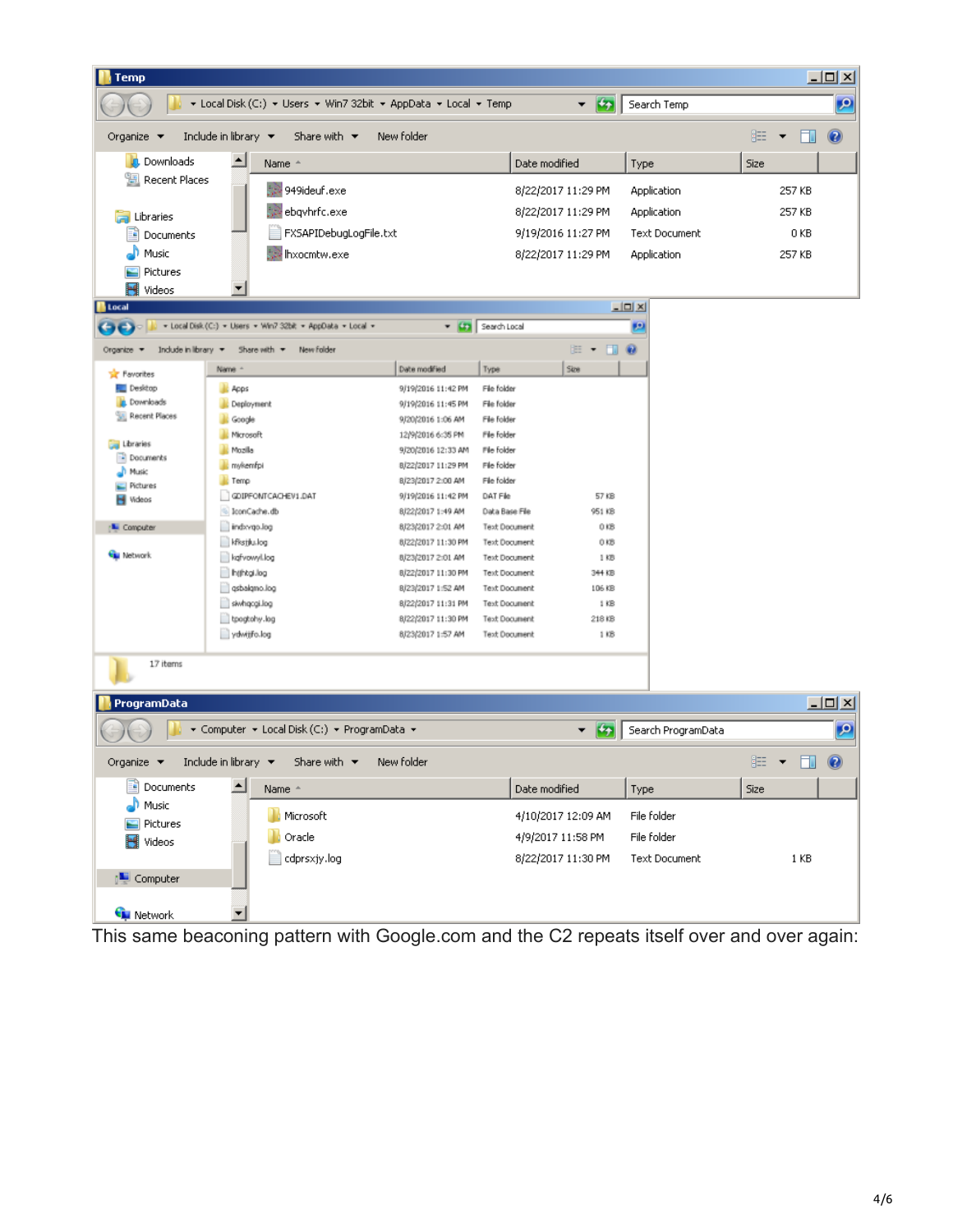| <b>Te</b> TcpLogView         |            |                 |                                          |                           |            |             |            |              |                                  | $-10x$                 |
|------------------------------|------------|-----------------|------------------------------------------|---------------------------|------------|-------------|------------|--------------|----------------------------------|------------------------|
| File Edit View Options Help  |            |                 |                                          |                           |            |             |            |              |                                  |                        |
| 日白子日和                        |            |                 |                                          |                           |            |             |            |              |                                  |                        |
| Event Time                   | Event Type | Local Address   | Remote Address                           | Remote Host Name          | Local Port | Remote Port | Process ID | Process Name | Process Path                     | $\left  \cdot \right $ |
| * 8/23/2017 1:06:08 PM       | Listen     | 0.0.0.0         | 0.0.0.0                                  |                           | 777        | $^{\circ}$  | 3332       | tracert.exe  | C:\Windows\system32\tracert.exe  |                        |
| 8/23/2017 1:06:38 PM         | Open       | 192.168.204.135 | 46.173.213.134                           |                           | 50198      | 443         | 3428       | sychost.exe  | C:\Windows\system32\svchost.exe  |                        |
| 8/23/2017 1:06:47 PM         | Close      | 192.168.204.135 | 46.173.213.134                           |                           | 50198      | 443         | 3428       | sychost.exe  | C:\Windows\system32\svchost.exe  |                        |
| 8/23/2017 1:07:05 PM         | Open       | 192.168.204.135 | 216.58.216.14                            | lax02s21-in-f14.1e100.net | 50199      | 80          | 3428       | sychost.exe  | C:\Windows\system32\svchost.exe  |                        |
| 8/23/2017 1:07:17 PM         | Open       | 192.168.204.135 | 46.173.213.134                           |                           | 50200      | 443         | 3428       | sychost.exe  | C:\Windows\system32\svchost.exe  |                        |
| 8/23/2017 1:07:25 PM         | Close      | 192.168.204.135 | 46.173.213.134                           |                           | 50200      | 443         | 3428       | sychost.exe  | C:\Windows\system32\svchost.exe  |                        |
| 8/23/2017 1:07:55 PM         | Open       | 192.168.204.135 | 46.173.213.134                           |                           | 50201      | 443         | 3428       | sychost.exe  | C:\Windows\system32\svchost.exe  |                        |
| 8/23/2017 1:08:01 PM         | Close      | 192.168.204.135 | 46.173.213.134                           |                           | 50201      | 443         | 3428       | sychost.exe  | C:\Windows\system32\svchost.exe  |                        |
| 8/23/2017 1:08:17 PM         | Open       | 192.168.204.135 | 216.58.216.14                            | lax02s21-in-f14.1e100.net | 50202      | 80          | 3428       | sychost.exe  | C:\Windows\system32\svchost.exe  |                        |
| 8/23/2017 1:08:32 PM         | Open       | 192.168.204.135 | 46.173.213.134                           |                           | 50203      | 443         | 3428       | sychost.exe  | C:\Windows\system32\svchost.exe  |                        |
| 8/23/2017 1:08:37 PM         | Close      | 192.168.204.135 | 46.173.213.134                           |                           | 50203      | 443         | 3428       | sychost.exe  | C:\\\indows\system32\svchost.exe |                        |
| 8/23/2017 1:09:08 PM         | Open       | 192.168.204.135 | 46.173.213.134                           |                           | 50204      | 443         | 3428       | sychost.exe  | C:\Windows\system32\svchost.exe  |                        |
| 8/23/2017 1:09:13 PM         | Close      | 192.168.204.135 | 46.173.213.134                           |                           | 50204      | 443         | 3428       | sychost.exe  | C:\Windows\system32\svchost.exe  |                        |
| 8/23/2017 1:09:27 PM         | Open       | 192.168.204.135 | 216.58.216.14                            | lax02s21-in-F14.1e100.net | 50205      | 80          | 3428       | sychost.exe  | C:\Windows\system32\svchost.exe  |                        |
| 8/23/2017 1:09:44 PM         | Open       | 192.168.204.135 | 46.173.213.134                           |                           | 50206      | 443         | 3428       | sychost.exe  | C:\Windows\system32\svchost.exe  |                        |
| 8/23/2017 1:09:51 PM         | Close      | 192.168.204.135 | 46.173.213.134                           |                           | 50206      | 443         | 3428       | sychost.exe  | C:\Windows\system32\svchost.exe  |                        |
| 8/23/2017 1:09:54 PM         | Close      | 192.168.204.135 | 216.58.216.14                            | lax02s21-in-f14.1e100.net | 50196      | 80          | 3428       | sychost.exe  | C:\Windows\system32\svchost.exe  |                        |
| 8/23/2017 1:10:23 PM         | Open       | 192.168.204.135 | 46.173.213.134                           |                           | 50207      | 443         | 3428       | sychost.exe  | C:\Windows\system32\svchost.exe  |                        |
| 8/23/2017 1:10:28 PM         | Close      | 192.168.204.135 | 46.173.213.134                           |                           | 50207      | 443         | 3428       | sychost.exe  | C:\Windows\system32\svchost.exe  |                        |
| 8/23/2017 1:10:40 PM         | Open       | 192.168.204.135 | 216.58.216.14                            | lax02s21-in-f14.1e100.net | 50208      | 80          | 3428       | sychost.exe  | C:\Windows\system32\svchost.exe  |                        |
| 8 8/23/2017 1:10:59 PM       | Open       | 192.168.204.135 | 46.173.213.134                           |                           | 50209      | 443         | 3428       | sychost.exe  | C:\Windows\system32\svchost.exe  |                        |
| 8/23/2017 1:11:05 PM         | Close      | 192.168.204.135 | 46.173.213.134                           |                           | 50209      | 443         | 3428       | sychost.exe  | C:\Windows\system32\svchost.exe  |                        |
| 8/23/2017 1:11:05 PM         | Close      | 192.168.204.135 | 216.58.216.14                            | lax02s21-in-f14.1e100.net | 50199      | 80          | 3428       | sychost.exe  | C:\Windows\system32\svchost.exe  |                        |
| 8/23/2017 1:11:36 PM         | Open       | 192.168.204.135 | 46.173.213.134                           |                           | 50210      | 443         | 3428       | sychost.exe  | C:\Windows\system32\svchost.exe  |                        |
| 8/23/2017 1:11:42 PM         | Close      | 192.168.204.135 | 46.173.213.134                           |                           | 50210      | 443         | 3428       | sychost.exe  | C:\\\indows\system32\svchost.exe |                        |
| 8/23/2017 1:11:52 PM         | Open       | 192.168.204.135 | 216.58.216.14                            | lax02s21-in-f14.1e100.net | 50211      | 80          | 3428       | sychost.exe  | C:\Windows\system32\svchost.exe  |                        |
| 8/23/2017 1:12:12 PM         | Open       | 192.168.204.135 | 46.173.213.134                           |                           | 50212      | 443         | 3428       | sychost.exe  | C:\Windows\system32\svchost.exe  |                        |
| # 8/23/2017 1:12:17 PM Close |            | 192.168.204.135 | 216.58.216.14                            | lax02s21-in-f14.1e100.net | 50202      | 80          | 3428       | sychost.exe  | C:\Windows\system32\svchost.exe  |                        |
| 8/23/2017 1:12:18 PM         | Close      | 192.168.204.135 | 46.173.213.134                           |                           | 50212      | 443         | 3428       | sychost.exe  | C:\Windows\system32\svchost.exe  |                        |
| 8/23/2017 1:12:48 PM         | Open       | 192.168.204.135 | 46.173.213.134                           |                           | 50213      | 443         | 3428       | sychost.exe  | C:\Windows\system32\svchost.exe  |                        |
| 8/23/2017 1:12:54 PM         | Close      | 192.168.204.135 | 46.173.213.134                           |                           | 50213      | 443         | 3428       | sychost.exe  | C:\Windows\system32\svchost.exe  |                        |
| 8/23/2017 1:13:03 PM Open    |            | 192.168.204.135 | 216.58.216.14                            | lax02s21-in-f14.1e100.net | 50214      | 80          | 3428       | sychost.exe  | C:\Windows\system32\svchost.exe  |                        |
|                              |            |                 |                                          |                           |            |             |            |              |                                  |                        |
| $\blacksquare$               |            |                 |                                          |                           |            |             |            |              |                                  | ъſ                     |
| $45$ item(s)                 |            |                 | NirSoft Freeware, http://www.nirsoft.net |                           |            |             |            |              |                                  |                        |

Shows socket information and includes the name and ID of the process responsible for the connection

We can also see that the malware creates various methods of persistence on the system, including creating a file in Startup and setting some values in the registry:



SETVAL; Path: HKLMSOFTWAREMICROSOFTWINDOWS NTCURRENTVERSIONWINLOGON